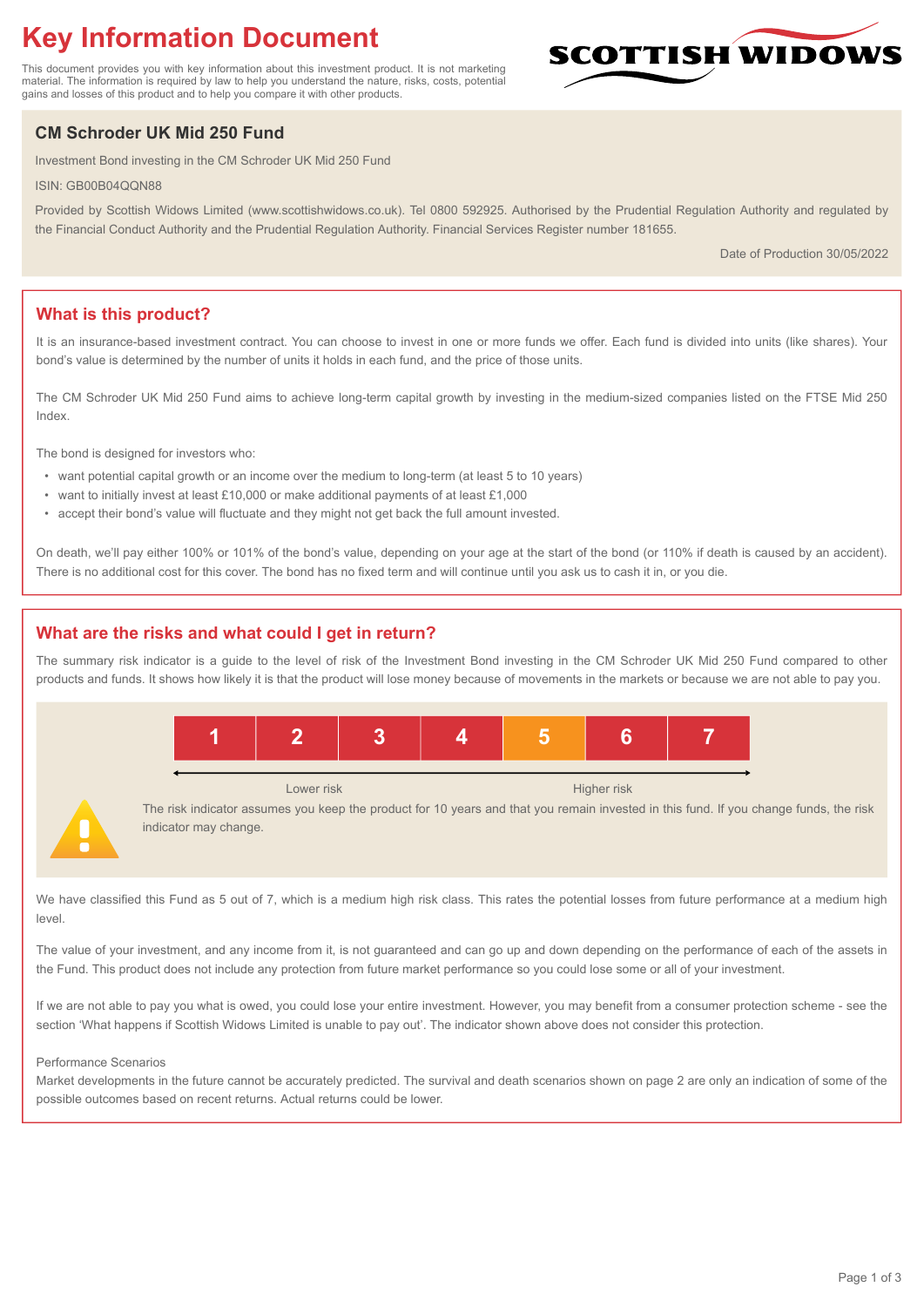

#### **What are the risks and what could I get in return? (continued)**

This table shows the money you could get back over the next 10 years, under different scenarios, assuming that you invest £10,000. The figures below assume no withdrawals are taken and do not allow for any Large Fund Bonus which may apply. The scenarios shown illustrate how your investment could perform. You can compare them with the scenarios of other products. The scenarios presented are an estimate of future performance based on evidence from the past on how the value of this investment varies, and are not an exact indicator. What you get will vary depending on how the market performs and how long you keep the investment. The stress scenario shows what you might get back in extreme market circumstances, and it does not take into account the situation where we are not able to pay you. The death scenario assumes investments perform in line with the moderate scenario.

The figures shown include all the costs of the product itself, but may not include all the costs that you pay to your adviser. The figures do not take into account your personal tax situation, which may also affect how much you get back. Before deciding to invest, you should read the Additional Information Document for more information on the risks and what you might get back. See page 2 for information on how the performance scenarios are calculated.

| <b>Investment £10,000</b> |                                                    |           |           |                                             |  |  |
|---------------------------|----------------------------------------------------|-----------|-----------|---------------------------------------------|--|--|
|                           |                                                    | 1 year    | 5 years   | 10 years<br>(Recommended<br>holding period) |  |  |
| <b>Survival Scenarios</b> |                                                    |           |           |                                             |  |  |
| <b>Stress scenario</b>    | £590<br>What you might get back after costs        |           | £3,420    | £2,023                                      |  |  |
|                           | Average return each year                           | $-94.10%$ | $-19.31%$ | $-14.77%$                                   |  |  |
| Unfavourable scenario     | What you might get back after costs<br>£7,513      |           | £5,215    | £3,916                                      |  |  |
|                           | Average return each year                           | $-24.87%$ | $-12.21%$ | $-8.95%$                                    |  |  |
| Moderate scenario         | What you might get back after costs                | £9,956    | £9,688    | £9,362                                      |  |  |
|                           | Average return each year                           | $-0.44%$  | $-0.63%$  | $-0.66%$                                    |  |  |
| Favourable scenario       | What you might get back after costs                | £12,875   | £17,561   | £21,841                                     |  |  |
|                           | Average return each year                           | 28.75%    | 11.92%    | 8.13%                                       |  |  |
| <b>Death scenarios</b>    |                                                    |           |           |                                             |  |  |
| Insured event             | What your beneficiaries might get back after costs | £10,056   | £9.785    | £9,456                                      |  |  |

#### **What happens if Scottish Widows is unable to pay out?**

Your Plan is fully covered by the Financial Services Compensation Scheme. More information about compensation arrangements is available from the Financial Services Compensation Scheme, who can be contacted on 0800 678 1100 or 0207 741 4100 or via their website at www.fscs.org.uk

#### **What are the costs?**

The Reduction in Yield (RIY) shows what impact the total costs you pay will have on the investment return you might get. The total costs take into account one-off, ongoing and incidental costs. The amounts shown here are the cumulative costs of the product itself, for three different holding periods. The monetary figures shown assume you invest £10,000 and investments perform in line with the moderate scenario. The figures are estimates and may change in the future. The person selling you or advising you about this product may charge you other costs. If so, this person will provide you with information about these costs, and show you the impact that all costs will have on your investment over time.

| <b>Investment £10,000</b>       |                             |                              |                            |  |  |  |
|---------------------------------|-----------------------------|------------------------------|----------------------------|--|--|--|
| <b>Scenarios</b>                | If you cash in after 1 year | If you cash in after 5 years | If you cash in at 10 years |  |  |  |
| Total costs                     | £245                        | £971                         | £1,777                     |  |  |  |
| Impact on return (RIY) per year | 2.46%                       | 2.06%                        | 2.01%                      |  |  |  |